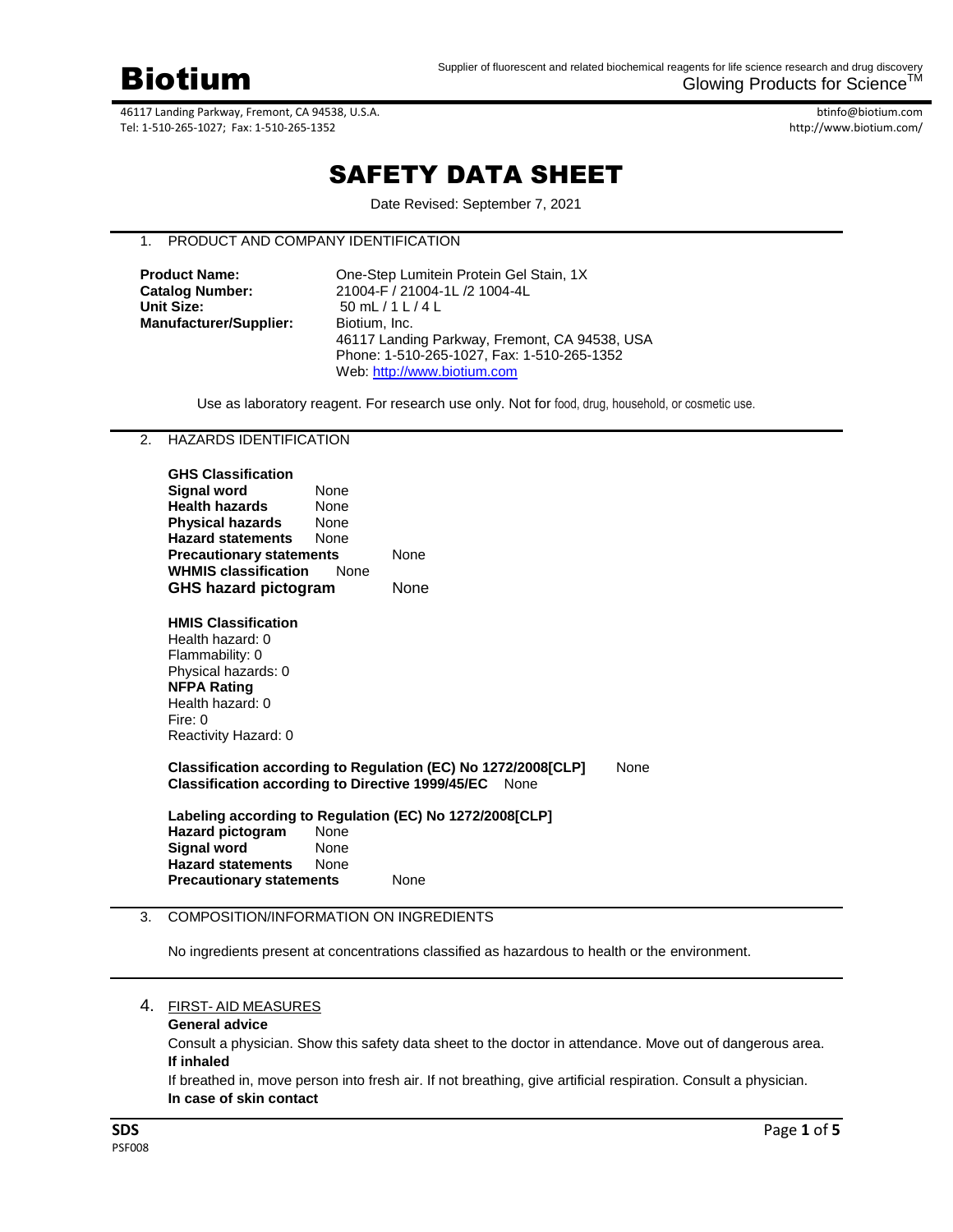

btinfo@biotium.com http://www.biotium.com/

Wash off with soap and plenty of water. Consult a physician. **In case of eye contact** Flush eyes with water as a precaution. **If swallowed** Do NOT induce vomiting. Never give anything by mouth to an unconscious person. Rinse mouth with water. Consult a physician.

#### 5. FIREFIGHTING MEASURES

#### **Suitable extinguishing media**

Carbon dioxide, dry chemical extinguishers, foam extinguishers or water. **Special protective equipment for firefighters** Wear self contained breathing apparatus for firefighting if necessary.

#### 6. ACCIDENTAL RELEASE MEASURES

#### **Personal precautions**

Avoid breathing vapors, mist or gas. Remove all sources of ignition. **Environmental precautions** Prevent further leakage or spillage if safe to do so. Do not let product enter drains. **Methods and materials for containment and cleaning up** Contain spillage. Soak up spilled substance with inert absorbent material. Keep in suitable, closed containers for disposal.

### 7. HANDLING AND STORAGE

# **Precautions for safe handling** Avoid inhalation of vapor or mist. Avoid direct contact with substance. **Conditions for safe storage** Keep container tightly closed in a dry and well-ventilated place. Store at  $4^{\circ}$ C.

#### 8. EXPOSURE CONTROLS/PERSONAL PROTECTION

#### **Components with workplace control parameters** Substance: None

# **Personal protective equipment**

#### **Hand protection**

Handle with gloves. Gloves must be inspected prior to use. Use proper glove removal technique (without touching glove's outer surface) to avoid skin contact with this product. Dispose of contaminated gloves after use in accordance with applicable laws and good laboratory practices. Wash and dry hands.

#### **Respiratory protection**

Use respirators and components tested and approved under appropriate government standards such as NIOSH (US) or CEN (EU).

#### **Eye protection**

Safety glasses with side-shields conforming to EN166 Use equipment for eye protection tested and approved under appropriate government standards such as NIOSH (US) or EN 166(EU). **Hygiene measures**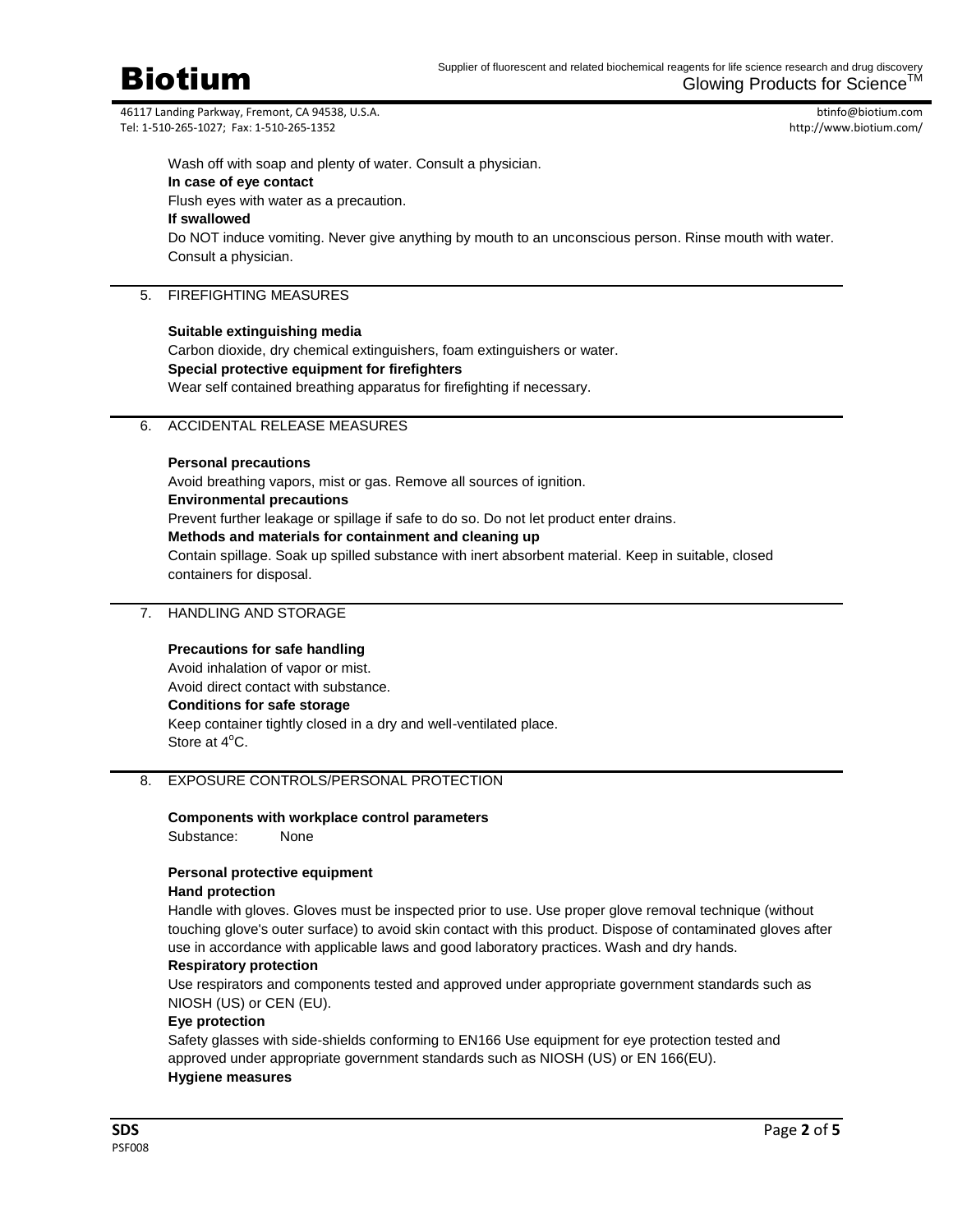Biotium

46117 Landing Parkway, Fremont, CA 94538, U.S.A. Tel: 1-510-265-1027; Fax: 1-510-265-1352

btinfo@biotium.com http://www.biotium.com/

Handle in accordance with good industrial hygiene and safety practice. Wash hands before breaks and at the end of workday.

#### 9. PHYSICAL AND CHEMICAL PROPERTIES

| <b>Chemical Name</b>                  | One-Step Lumitein Protein Gel |
|---------------------------------------|-------------------------------|
|                                       | Stain, 1X                     |
| Appearance                            | Orange solution               |
| Odor                                  | Mild                          |
| Odor threshold                        | No data available             |
| pН                                    | $1 - 3$                       |
| Melting point/freezing point          | No data available             |
| Boiling point                         | No data available             |
| Flash point                           | No data available             |
| Evaporate rate                        | No data available             |
| Flammability                          | No data available             |
| <b>Explosive limits</b>               | No data available             |
| Vapor pressure                        | No data available             |
| Vapor density                         | No data available             |
| Relative density                      | No data available             |
| Solubility                            | Soluble in water              |
| Partition coefficient:n-octanol/water | No data available             |
| Auto-ignition temperature             | No data available             |
| Decomposition temperature             | No data available             |
| Viscositv                             | No data available             |
| <b>Explosive properties</b>           | No data available             |
| Oxidizing properties                  | No data available             |

#### 10. STABILITY AND REACTIVITY

**Chemical stability** Stable under recommended storage conditions. **Possibility of hazardous reactions** No data available **Conditions to avoid** No data available **Materials to avoid** No data available **Hazardous decomposition products** Hazardous decomposition products formed under fire conditions. - Carbon oxides Other decomposition products - no data available

#### 11. TOXICOLOGICAL INFORMATION

#### **Acute toxicity**

| Oral LD50                                          | No data available                        |                   |                   |
|----------------------------------------------------|------------------------------------------|-------------------|-------------------|
|                                                    | <b>Inhalation LC50</b> No data available |                   |                   |
|                                                    | <b>Dermal LD50</b> No data available     |                   |                   |
|                                                    | Other information on acute toxicity      |                   | No data available |
| <b>Skin corrosion/irritation</b> No data available |                                          |                   |                   |
| Serious eye damage/eye irritation                  |                                          | No data available |                   |
| Respiratory or skin sensitization                  |                                          |                   | No data available |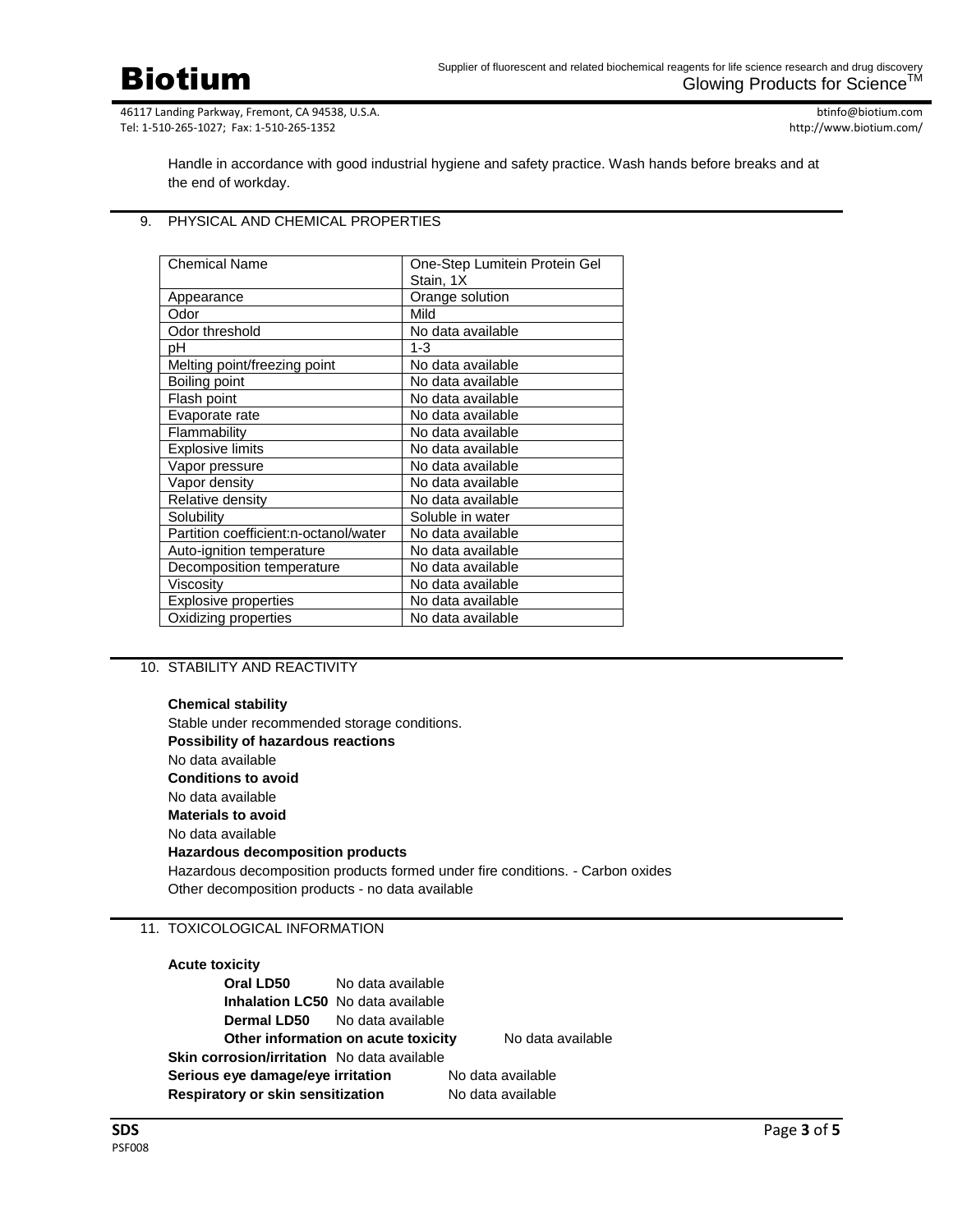btinfo@biotium.com http://www.biotium.com/

**Germ cell mutagenicity** No data available **Carcinogenicity** No data available IARC: No component of this product present at levels greater than or equal to 0.1% is identified as probable, possible or confirmed human carcinogen by IARC. ACGIH: No component of this product present at levels greater than or equal to 0.1% is identified as a carcinogen or potential carcinogen by ACGIH. NTP: No component of this product present at levels greater than or equal to 0.1% is identified as a known or anticipated carcinogen by NTP. OSHA: No component of this product present at levels greater than or equal to 0.1% is identified as a carcinogen or potential carcinogen by OSHA. **Reproductive toxicity** No data available **Specific target organ toxicity - single exposure (Globally Harmonized System)** No data available **Specific target organ toxicity - repeated exposure (Globally Harmonized System)** No data available **Aspiration hazard** No data available **Potential health effects Inhalation** No data available **Ingestion** No data available **Skin** No data available **Eyes** No data available

12. ECOLOGICAL INFORMATION **Toxicity** No data available **Persistence and degradability** No data available **Bioaccumulative potential** No data available **Mobility in soil** No data available **Results of PBT and vPvB assessment** No data available **Other adverse effects** No data available **Additional information** No data available

# 13. DISPOSAL CONSIDERATIONS

**Additional Information**

RTECS: None

This product has been tested and classified as non-hazardous to aquatic life at working strength after pH neutralization under California Code of Regulations Title 22 for disposal directly to sewage. Consult your local regulations before disposal.

# 14. TRANSPORT INFORMATION

**IATA, IMDG, DOT (US), TDG** Not dangerous goods during transportation **UN number** None **UN proper shipping name** None **Transport hazard class** None **Packing group** None